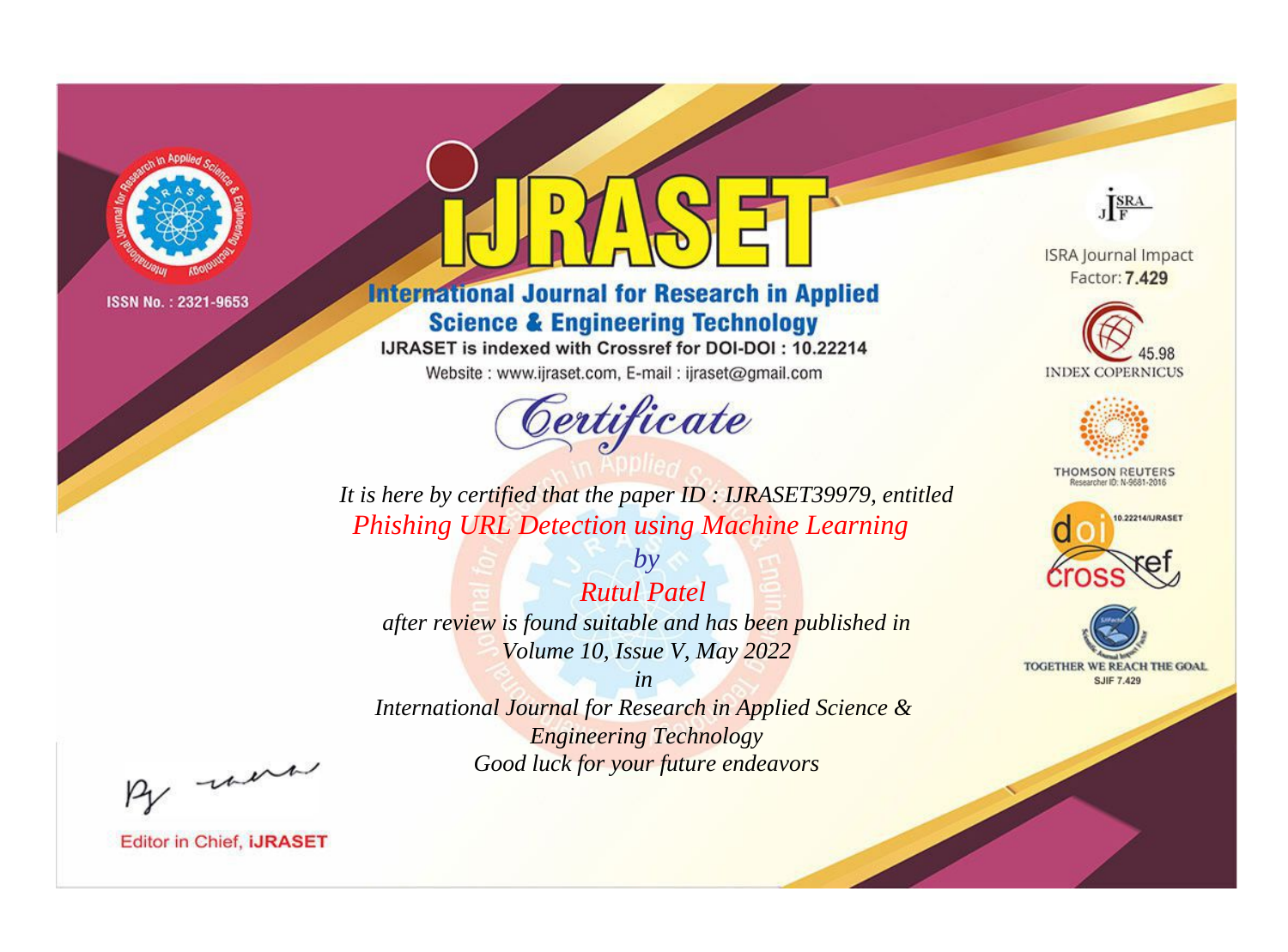

# **International Journal for Research in Applied Science & Engineering Technology**

IJRASET is indexed with Crossref for DOI-DOI: 10.22214

Website: www.ijraset.com, E-mail: ijraset@gmail.com



JERA

**ISRA Journal Impact** Factor: 7.429





**THOMSON REUTERS** 



TOGETHER WE REACH THE GOAL **SJIF 7.429** 

*It is here by certified that the paper ID : IJRASET39979, entitled Phishing URL Detection using Machine Learning*

*by Sanjay Kshetry after review is found suitable and has been published in Volume 10, Issue V, May 2022*

*in* 

*International Journal for Research in Applied Science & Engineering Technology Good luck for your future endeavors*

By morn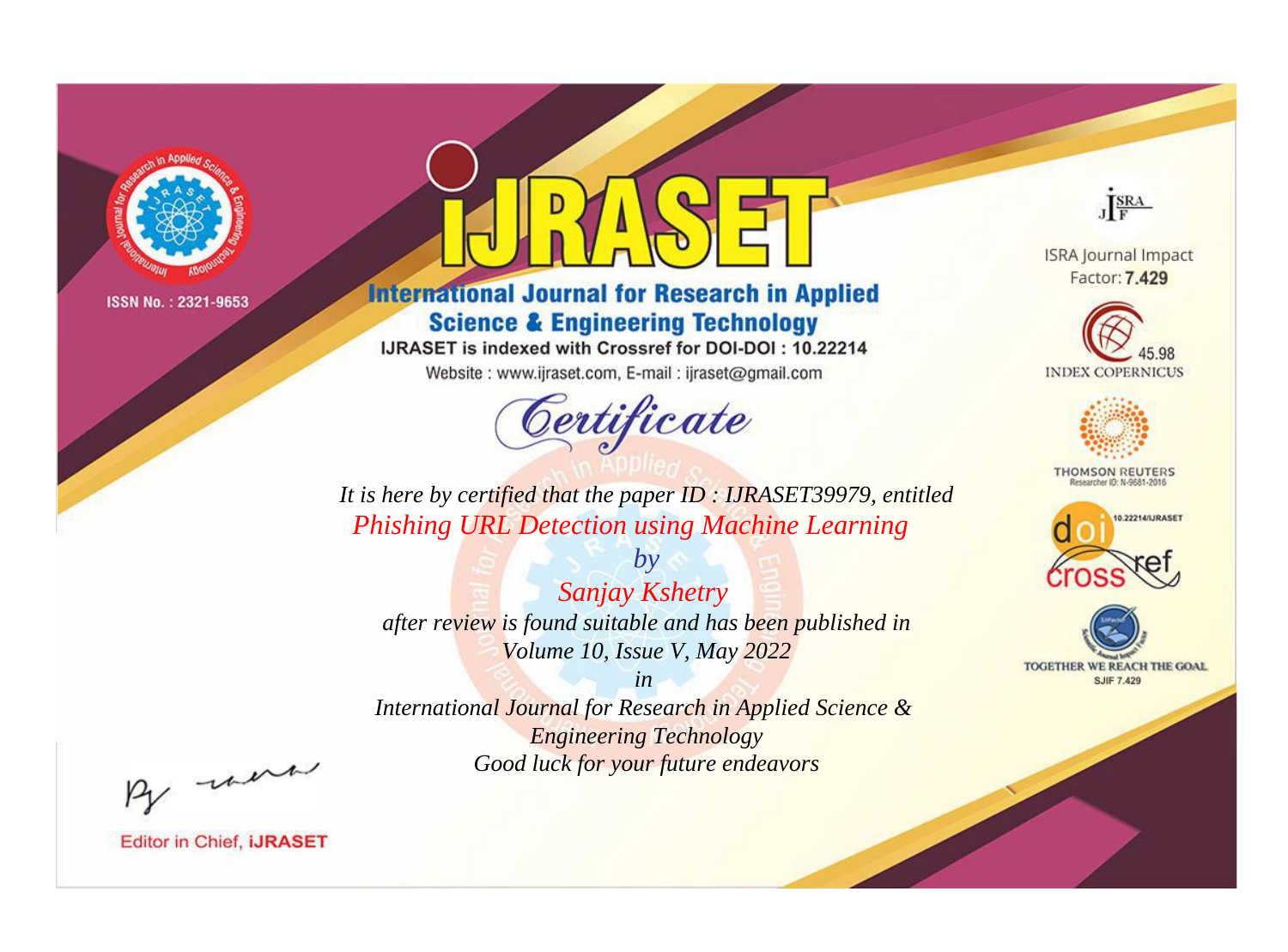

# **International Journal for Research in Applied Science & Engineering Technology**

IJRASET is indexed with Crossref for DOI-DOI: 10.22214

Website: www.ijraset.com, E-mail: ijraset@gmail.com



JERA

**ISRA Journal Impact** Factor: 7.429





**THOMSON REUTERS** 



TOGETHER WE REACH THE GOAL **SJIF 7.429** 

*It is here by certified that the paper ID : IJRASET39979, entitled Phishing URL Detection using Machine Learning*

*by Sanket Berad after review is found suitable and has been published in Volume 10, Issue V, May 2022*

*in* 

*International Journal for Research in Applied Science & Engineering Technology Good luck for your future endeavors*

By morn